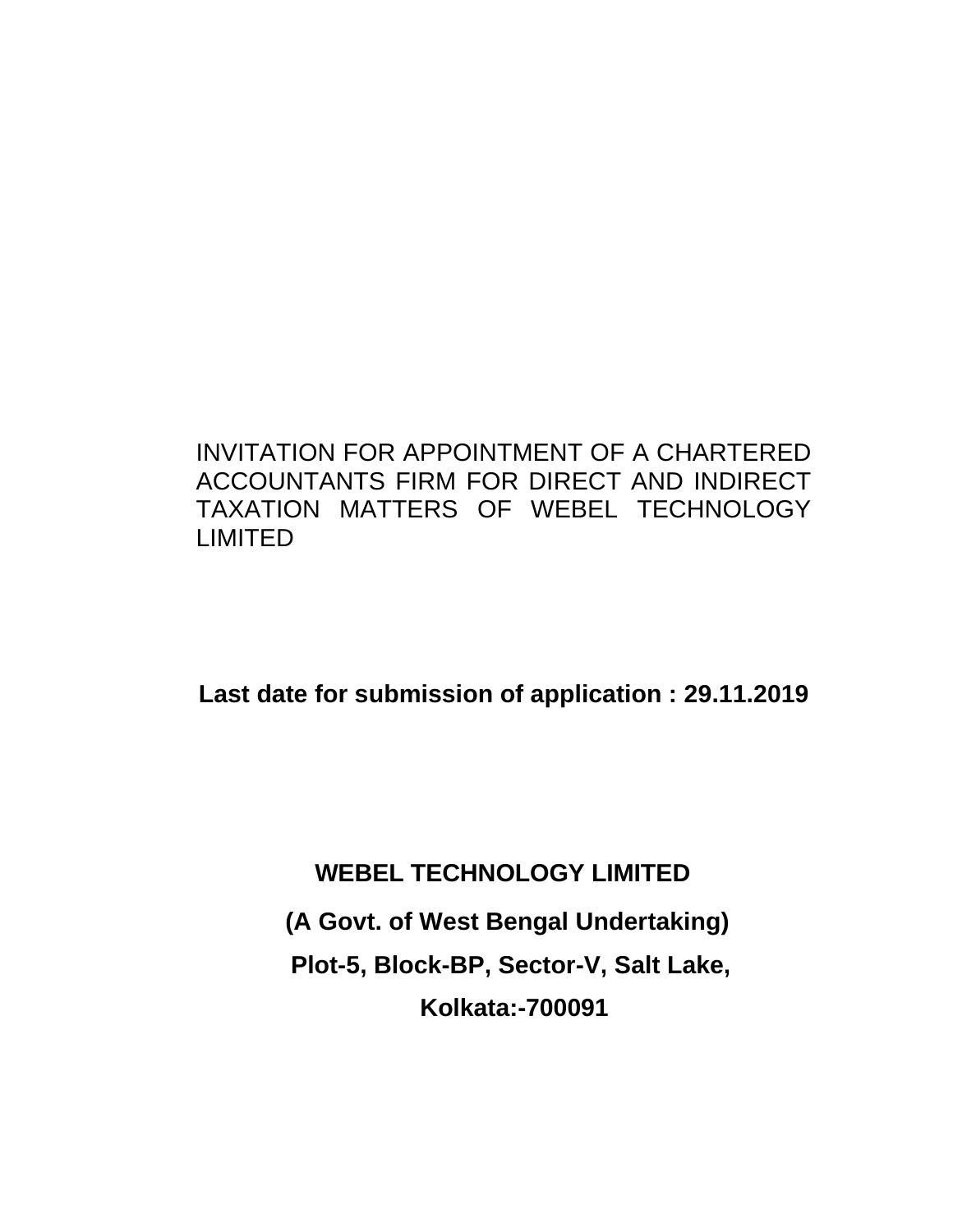### **Introduction**

Webel Technology Limited is a Government of West Bengal Undertaking incorporated in the year 2001. It is the State Nodal Agency and State Implementing Agency for e-Governance activities for the State of West Bengal. The company is engaged in catering services in the area of IT and ITeS to the various Government Departments, PSUs, Statutory Bodies, Autonomous Bodies etc. It is a profit making organization having an average annual turnover of Rs.200 crore (approx).

### **Request for Proposal**

Sealed offers are invited from reputed firms of Chartered Accountants for contractual engagement of a Tax Consultant of the company on monthly retainer-ship basis both for Direct and Indirect Taxation matters. Initially the appointment will be for one year subject to renewal of the contract depending upon performance. The job is to be split into two categories, one for **Direct Tax** and the other for **Indirect Tax**. Hence there would be two line items for the Price Bid, one for Direct Tax and another for Indirect Tax. Selection of Firm will be based on line-item wise L-1 price.

| <b>Brief description of</b><br>work                               | <b>Application fees</b><br>(Rs)                                                                         | Last date and time<br>of submission of<br>application |  |  |
|-------------------------------------------------------------------|---------------------------------------------------------------------------------------------------------|-------------------------------------------------------|--|--|
| Tax Consultant for Direct<br>Indirect<br>Taxation<br>&<br>matters | Rs.2000/- in the form of Demand<br>Draft in favour of Webel<br>Technology Limited payable at<br>Kolkata | 29.11.2019<br>(16.00 hrs)                             |  |  |

### **SECTION – A**

### **SCOPE OF WORK**

The selected Firm is required to handle day to day taxation matters of the company for Direct or Indirect Taxation matters. Job responsibilities include ascertainment of monthly tax liability, estimation and tracking of tax Returns, organize and update tax data base, recommend for tax strategies, prepare necessary paper work for Return filing and record keeping, liaise with Tax Authorities, to update the company on changes in tax regulations, follow up with pending cases at various Forums and other associated jobs. Detailed job description are as follows :

### **I. Direct Tax**

- To look after the strict compliance of the Direct Taxation matters of the Company on monthly / quarterly / annual basis as per requirement of law which includes Income Tax, TDS & other related matters as applicable to the Company.
- To ascertain and ensure timely payment of Taxes including Advance Tax payment, TDS, Income Tax etc..
- To ensure Filing of Income Tax Return before due date as per statute.
- To ensure filing of TDS Returns as per statute.
- Generation of TDS Certificates and reconciliation with books of account.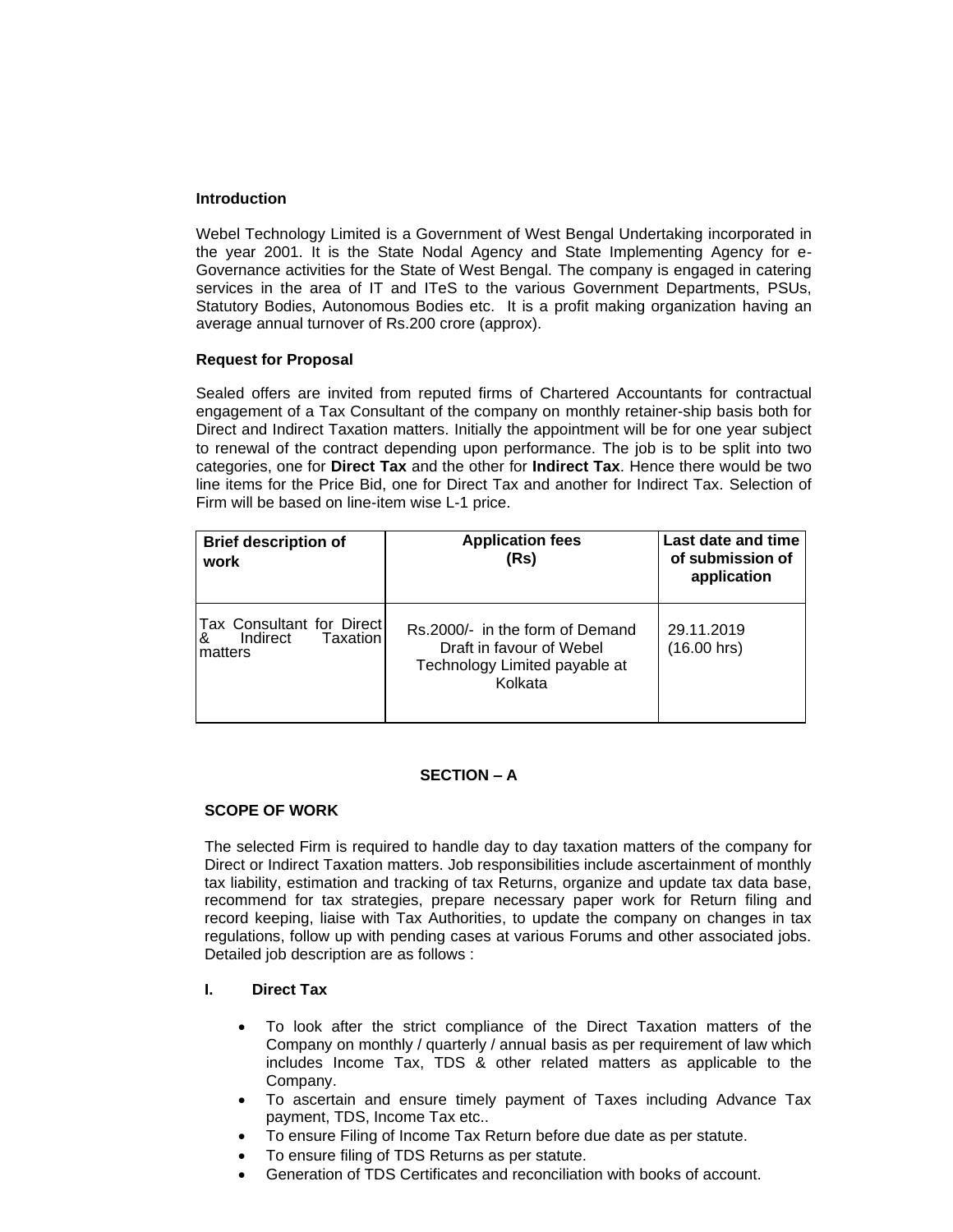- To follow up and expedite regular Income Tax assessment both for the current year as well as pending assessments of previous years.
- Settlement of pending disputed demands/ disposal of petition filed under various adjudicating authorities with respect to different assessment years.
- Appear before the competent authority on behalf of the company on the issues related to assessment and pending cases.
- To update and inform about latest changes in law / statutory compliances, suggest strategies enabling us to take appropriate action in advance.
- Any other work related to Direct Taxation matter

## **II. Indirect Tax**

Pending VAT / CST Related issues for all locations :

- To look after pending cases and compliances, appear before the Tax Authority for pending assessments as and when required.
- Any other work related to this job.

Pending Service Tax related issues :

- To look after pending cases and compliances, appear before the Tax Authority for pending assessments as and when required.
- Any other work related to this job.

GST related matters :

- Examination and verification of Sales Invoices, as well as Purchase Invoices on monthly basis to ascertain the correctness of taxable amount, applicable rates and available input tax credits etc.
- Ascertainment of tax liability and preparation of tax payment formalities on monthly basis.
- Submission of Return as per statute
- To appear before the Tax Authority at the time of assessment or as per requirement of the situation
- Ascertainment of GST TDS Liability and payment thereof, submission of GST TDS Return as per statute
- E-Waybill related compliances
- To update and inform about latest changes in law / statutory compliances, suggest strategies enabling us to take appropriate action in advance
- Any other job related to Indirect Taxation matter

## **SECTION –B**

## **ELIGIBILITY CRITERIA FOR PARTICIPATION IN THE TENDER**

Criteria to be considered for selection of the firms of Chartered Accountants-

- 1 The Firm must have a minimum of 2 ( two) Partners holding full time Certificate of Practice and with at least 2 (two) full time professionally qualified paid staff proficient in dealing with Direct and Indirect Taxation matters. Valid documents to be submitted
- 2. The firms shall have a minimum of 10 years of experience in dealing with Direct and Indirect Taxation matters. Valid documents to be submitted.
- 3. Turnover of the Firm should be at least rupees one crore for each of the last three financial years. Valid documents to be submitted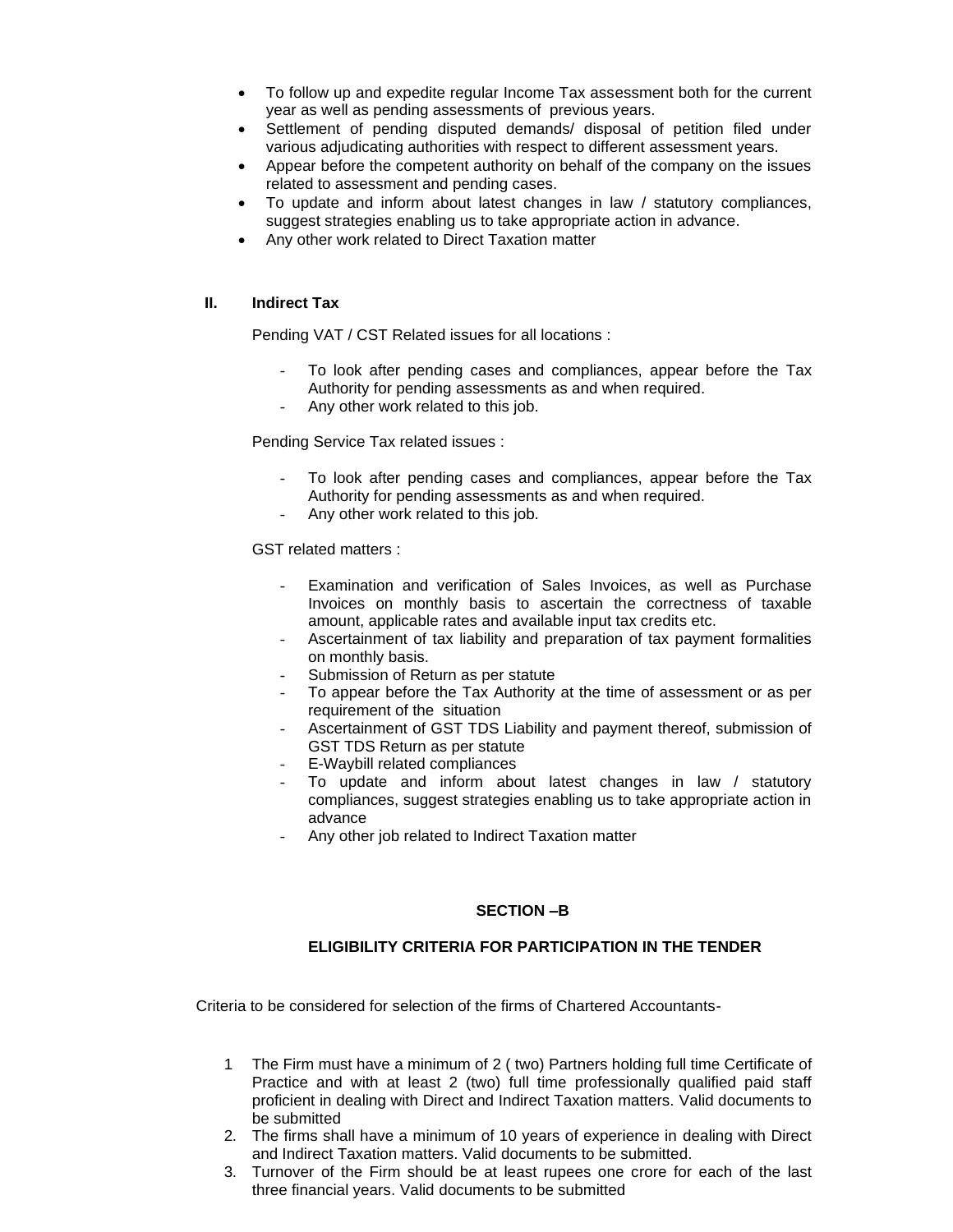- 4. Currently, the firms must have the assignments in Taxation matters of at least 3 (Three) companies having turnover exceeding Rs.10.00 crore for each of such clients. Valid documents to be submitted.
- 5. The firm must have a valid registration number as issued by the Institute of Chartered Accountants of India.
- 6. The firm should have all statutory documents such as PAN, GST, Partnership Agreements etc.

# **In absence of any one of the above, the offer will be treated as nonresponsive and will be summarily rejected.**

## **SECTION – C**

### **INSTRUCTION TO APPLICANTS**

### **Interested Chartered Accountant Firms are required to submit their technical and commercial proposal in two separate envelopes as per instructions given below :**

The Firm shall seal and mark various parts of the proposal as follows :

**A)** Technical Bid in one envelope super-scribed with words :

"**Technical Bid for appointment of Tax Consultant of Webel Technology Limited**" along with Demand Draft of Rs.2000/-

**B)** Financial Bid in one envelope super-scribed with words :

### "**Financial Bid for appointment of Direct & Indirect Tax Consultant of Webel Technology Limited**"

**C)** All the envelopes shall be sealed in a covering envelope super-scribed with the words

"**Technical Bid and Financial Bid for appointment of Tax consultant of Webel Technology Limited"**

The sealed envelope as mentioned in ''C'' above should be addressed to the **Chief Executive Officer, Webel Technology Limited, Plot -5, Block-BP, Sector-V, Salt Lake, Kolkata-700 091** through speed post / courier or be dropped personally within the stipulated date and time. Late submission of Bid will not be accepted.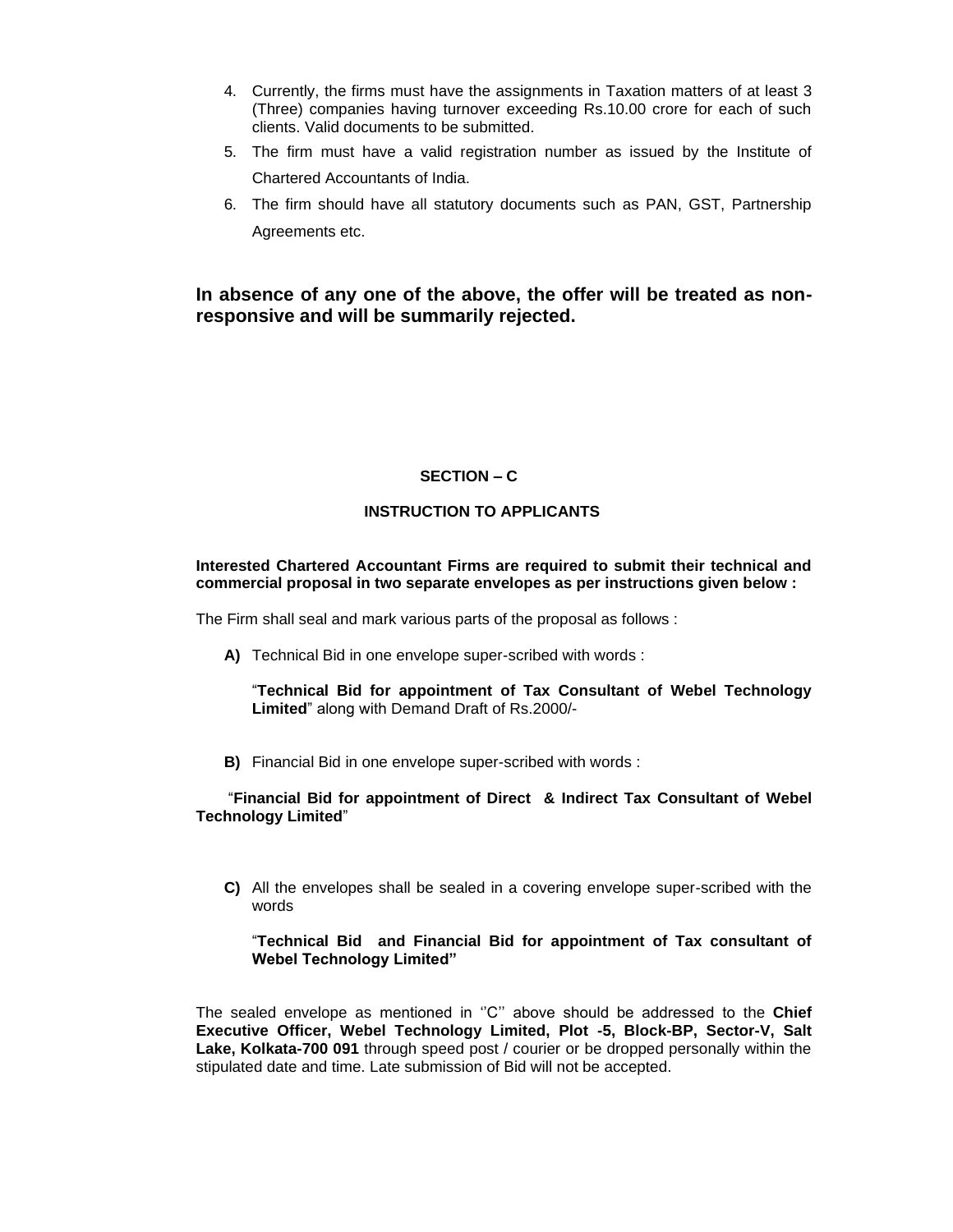### **TECHNICAL BID**

The Technical Bid should consist of the following documents:

- 1. Proposals submission cover letter on the letterhead of the firm clearly indexing the enclosures.
- 2. Detailed profile of the Firm and Registration No. of the firm as provided by ICAI.
- 3. Details of Experience of the firm in Taxation matters. Proof of assignments as Tax Consultant to be submitted
- 4. Details of the Partners viz. name, qualification, membership no. and experience in dealing with taxation matters (i.e. name of organization served, capacities in which worked, nature of job done, No. of years served in each capacity, experience as practicing Tax Consultant etc.)
- 5. Detailed qualification and experience of full time paid qualified and non-qualified staff being in continuous employment of the Firm
- 6. Audited Balance Sheet and Profit & Loss Statement for the last three financial years ( 2016-17, 2017-18 & 2018-19) to be submitted.
- 7. Copy of PAN Card, GST Registration ID, Professional Tax Certificate and Firm's Registration Certificate. The Firm should operate in the same name and style at least for the last three financial years.
- 8. Demand Draft of Rs.2,000/- (Rupees two thousand) in favour of Webel Technology Limited payable at Kolkata
- 9. WTL reserves the right to accept or reject any or all the applications without assigning any reason thereof.

### **FINANCIAL PROPOSAL**

Financial Bid to be submitted in a separate sealed envelope as mentioned in ''B'' above in the prescribed format as per Annexure-1. Selection of the Firm will be done **on the basis of line item wise L-1 price** among technically qualified bidders. The job may be awarded to a single Firm or two different Firms based on line item wise L-1 price for Direct and Indirect Taxation.

## **SECTION-D**

## **TERMS AND CONDITIONS**

### **(i) Schedule of the application**

The application document shall be submitted on or before 29.11.2019, at 16.00 Hrs. to The Chief Executive Officer, Webel Technology Limited, Plot-5, Block-BP, sector-V, Salt Lake, Kolkata-700 091.

## **(ii) Clarification regarding application document**

A prospective Bidder requiring any clarification about the application document and scope of work may contact Mr. Rupak Roy, Manager (Finance), Mobile No. 9007881238, e-Mail : rupak.roy@wtl.co.in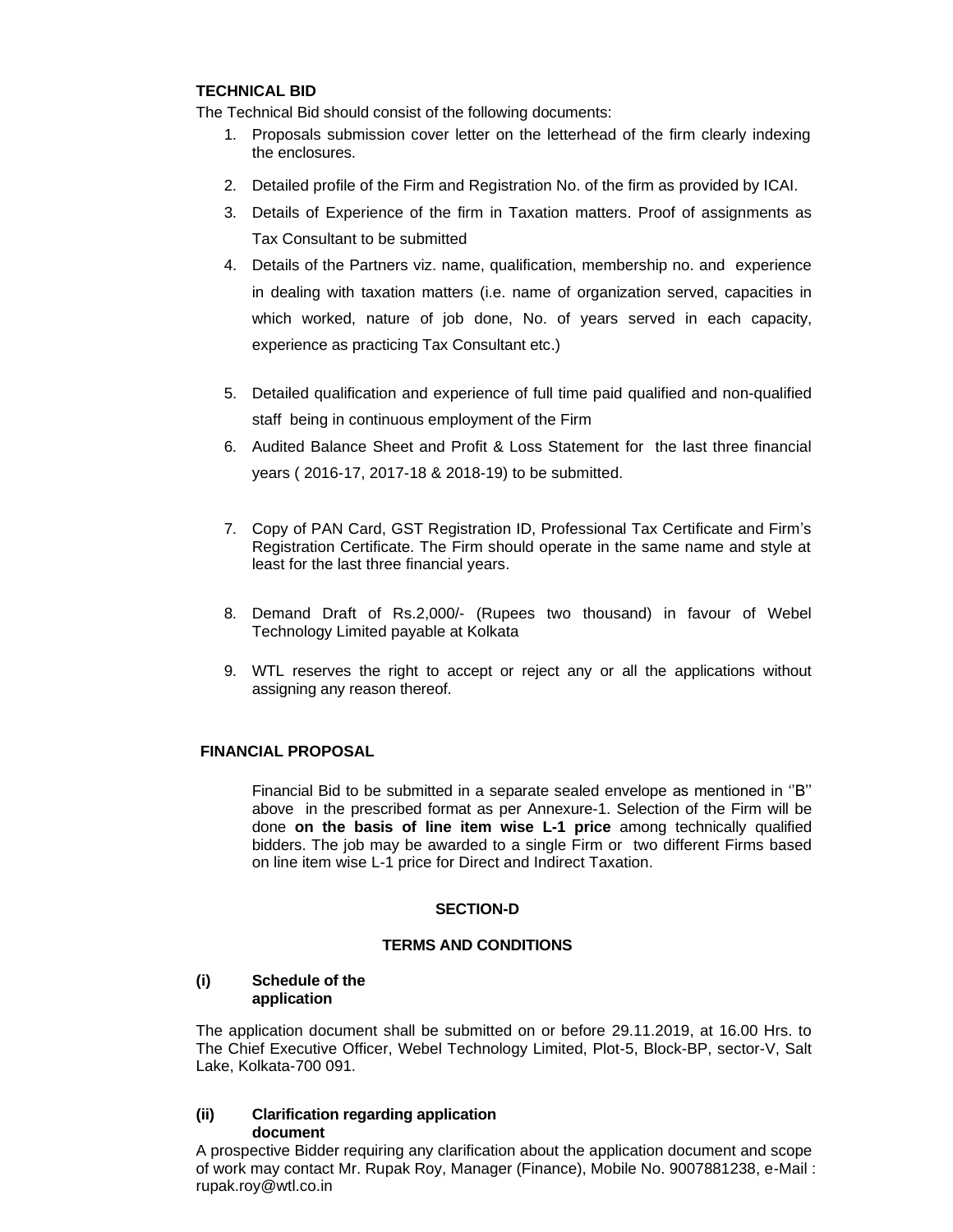#### **(iii) Awarding of Contract**

Short listed Firms fulfilling the eligibility criteria and on successful completion of the Techno Commercial Bidding evaluation will be required to make a Presentation on their credentials before the Selection Committee of the Company.

The Selection Committee thereafter will decide upon the Firms whose Financial Bids will be opened. The Firm offering the lowest Bid among such shortlisted Firms will be selected for appointment.

### **(iv) Proposal Currency**

Prices shall be quoted in **Indian Rupees as in the Financial Bid.**

#### **(v) Period of Validity of Proposals**

The price offers as in the Financial Bid shall remain firm within the currency of contract and no escalation of price will be allowed. The quoted offer and / or rate must be valid for a minimum period of **180 Days** from the date of opening of the tender. The tender inviting authority reserves the right for seeking extension of validity of offered rates from the successful bidder. Acceptance of such request during actual offer is however optional to the bidder. The price validity will remain unaltered irrespective of any reason**.**

Variation in statutory rates of taxes and duties as levied by the Government on professional services will however be reflected for both reduction and escalation.

### **(vii) Late Proposals**

Any proposal received by Webel Technology Limited after the deadline for submission of proposals, as referred above **shall not be accepted.**

### **(vii) Payment terms**

Payment will be made on monthly basis on submission of bills in duplicate

#### **(viii) Deduction of Tax at Source.**

Deduction of all statutory and necessary Tax from each bill will be made as per Government Rules prevailing at the time of payment. The Company will issue necessary tax deduction certificate in due course of time.

### **(ix) Delivery**

Quarterly report to be submitted to the Chief Executive Officer with regard to the fulfillment of statutory compliances on Direct & Indirect Taxation matters of the company.

#### **(x) Price**

A) Price should be quoted in Indian rupees as per format of Annexure-1